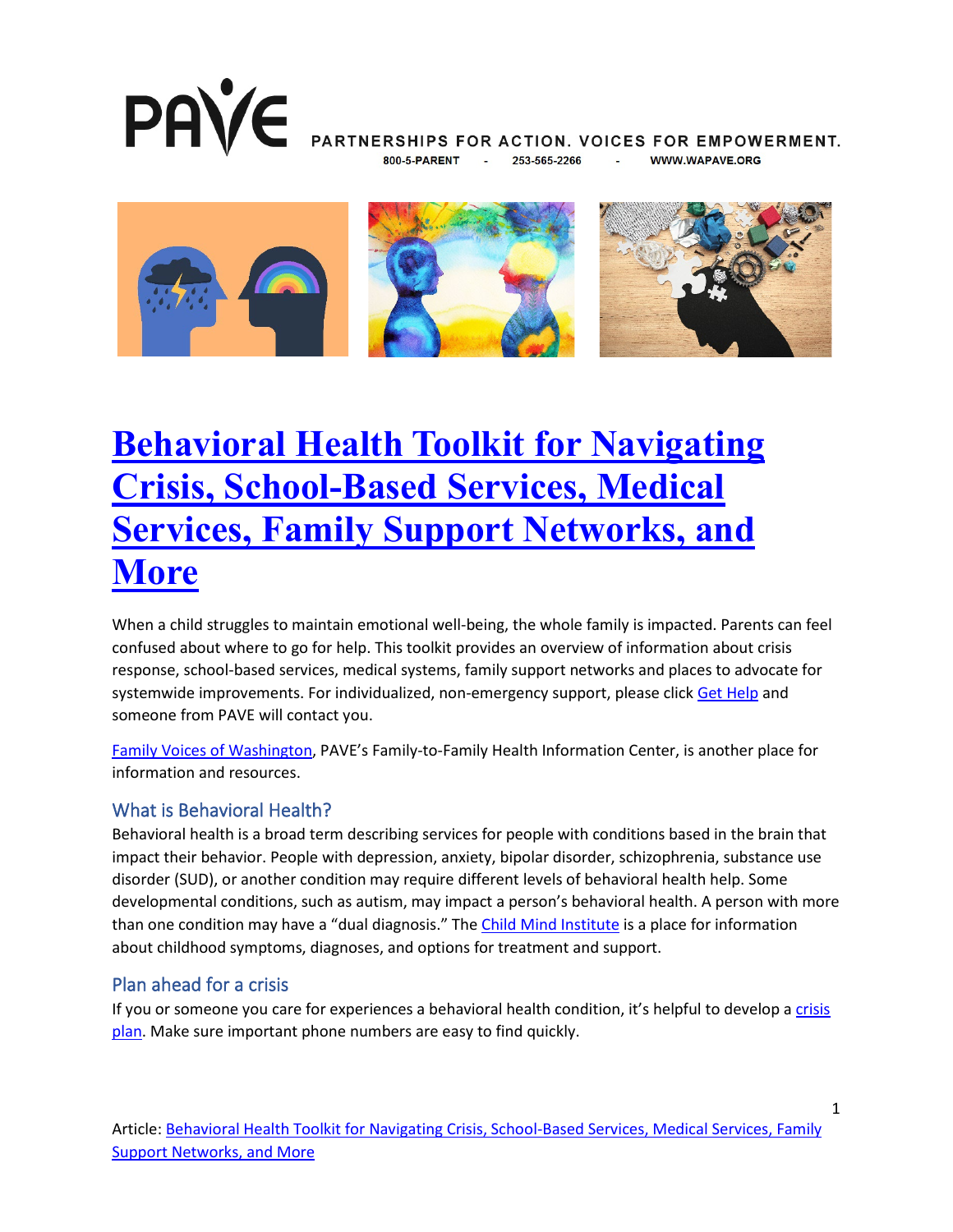### **PAVE** PARTNERSHIPS FOR ACTION. VOICES FOR EMPOWERMENT. 253-565-2266 WWW.WAPAVE.ORG

If calling 911 is your best option, clearly state that there is a behavioral health medical crisis and request officers with Crisis Intervention Training (CIT).

**TIP:** Here's how to quickly ask for behavioral health help when calling 911: "We need CIT-trained officers to respond to a behavioral health medical emergency."

After stating that, do your best to quickly summarize the emergency and what type of help is needed. State clearly that you are calling for medical help and that you are not calling to report a crime.

### Call 800-273-8255 for Suicide Prevention Lifeline: After July 16, 2022, call 988

By July 16, 2022, a new option is to call 988 for behavioral health crises. The national 988 network expands the [Suicide Prevention Lifeline:](https://lnks.gd/l/eyJhbGciOiJIUzI1NiJ9.eyJidWxsZXRpbl9saW5rX2lkIjoxMDYsInVyaSI6ImJwMjpjbGljayIsImJ1bGxldGluX2lkIjoiMjAyMjAzMjIuNTUyODM1ODEiLCJ1cmwiOiJodHRwczovL3N1aWNpZGVwcmV2ZW50aW9ubGlmZWxpbmUub3JnLyJ9.jK43vWUA4IRL3MguzoC8cwzISW9llKP0X2uyFAjilDs/s/836297900/br/128484151031-l) 800-273-8255.

In 2021, Washington passed a law [\(HB 1477\)](https://app.leg.wa.gov/billsummary?BillNumber=1477&Initiative=false&Year=2021) to rebuild the crisis response system as part of the 988 rollout. The state's [Crisis Response Improvement Strategy](https://www.hca.wa.gov/about-hca/behavioral-health-recovery/crisis-response-improvement-strategy-cris-committees) (CRIS) has multiple committees to encourage broad participation in the work.

Until 988 is fully operational, crisis telephone numbers are different for each county. The Health Care Authority (HCA) maintains a list on a website page titled [Mental Health Crisis Lines.](https://www.hca.wa.gov/health-care-services-supports/behavioral-health-recovery/mental-health-crisis-lines) Access to Youth Mobile Crisis services depends on the area in which you live. It's best to find out what's available before you need emergency help so you know what you can ask for.

More resources for crisis and other help are listed at the end of this article.

### How to seek help at school

Often a child's behavioral health needs show up in school. Students might access services through the special education system or in other ways.

When behavior gets in the way of a student's education, schools are responsible to figure out what the child is trying to communicate and teach the child what to do instead. The process of figuring out why a child may be acting out is called a Functional Behavioral Assessment (FBA). Information from the FBA is used to develop a Behavior Intervention Plan (BIP). PAVE provides a video called [Behavior and School:](https://wapave.org/behavior-and-school-how-to-participate-in-the-fba-bip-process/)  [How to Participate in the FBA/BIP Process.](https://wapave.org/behavior-and-school-how-to-participate-in-the-fba-bip-process/) Any student whose behavior impedes learning can be assessed, not just students with special education programs already in place.

Here's more important vocabulary: MTSS stands for Multi-Tiered Systems of Support. [MTSS](https://www.k12.wa.us/student-success/support-programs/multi-tiered-system-supports-mtss) is based on a public health approach to ensure that schools make student well-being a priority. An MTSS framework can include teaching and social-emotional supports at multiple levels, called tiers. In a school that implements the MTSS framework, adults who teach and support students are organized to respond to the academic and social-emotional needs of all students.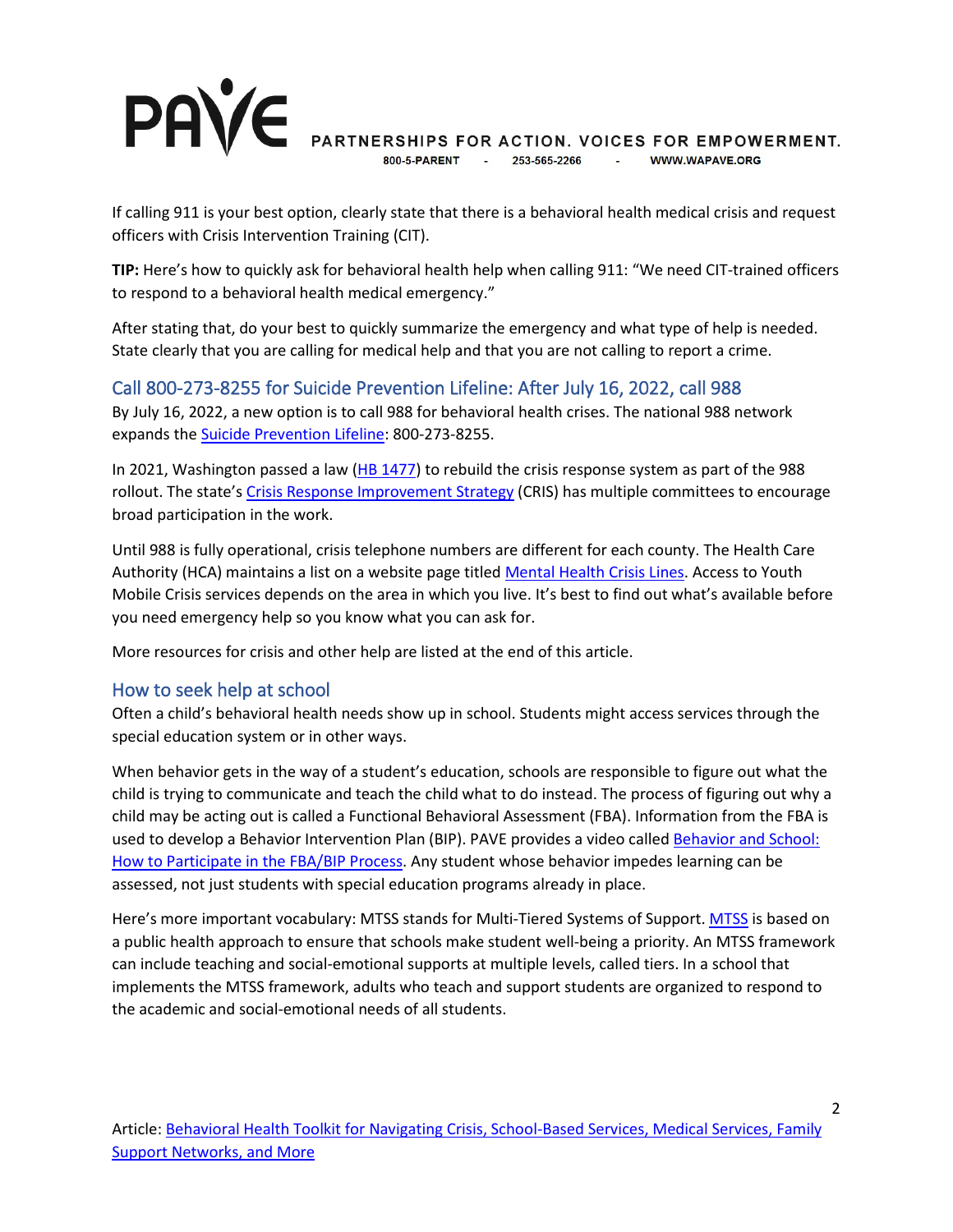#### **PAVE** PARTNERSHIPS FOR ACTION. VOICES FOR EMPOWERMENT. WWW.WAPAVE.ORG 800-5-PARENT 253-565-2266 **Contractor**

**TIP:** Ask your school about MTSS and how "tiers" (different levels) of support are organized and available to help your student. You can also ask about your school's Social Emotional Learning (SEL) curriculum and how SEL education is provided to your student.

PAVE provides a collection of articles about Social Emotional Learning (SEL):

[State Standards Guide Social Emotional Learning for all Ages and Abilities](https://wapave.org/state-standards-guide-social-emotional-learning-for-all-ages-and-abilities/)

[Social Emotional Learning, Part 1: The Importance of Compassionate Schools](https://wapave.org/social-emotional-learning-part-1-importance-compassionate-schools/)

[Social Emotional Learning, Part 2: Trauma-Informed Instruction](https://wapave.org/social-emotional-learning-part-2-trauma-informed-instruction/)

[Social Emotional Learning, Part 3: Tools for Regulation and Resiliency](https://wapave.org/social-emotional-learning-part-3-tools-for-regulation-and-resiliency/)

#### **Behavioral Health might be addressed through special education**

Emotional Disturbance is a federal category of disability under the Individuals with Disabilities Education Act (IDEA): Washington State refers to this category as Emotional Behavioral Disability (EBD). Autism, Other Health Impairment (OHI), and Traumatic Brain Injury (TBI) are also categories for [special](https://apps.leg.wa.gov/wac/default.aspx?cite=392-172a-01035)  [education eligibility](https://apps.leg.wa.gov/wac/default.aspx?cite=392-172a-01035) (described in WAC 392-172A-01035). Any category may overlap with behavioral health.

PAVE provides a [Sample Letter to Request Evaluation](https://wapave.org/sample-letter-to-request-evaluation/) to support families in taking the first step in determining whether a student may be eligible for special education services. A [Sample Letter to](https://wapave.org/sample-letter-to-request-a-functional-behavioral-assessment/)  [Request a Functional Behavioral Assessment](https://wapave.org/sample-letter-to-request-a-functional-behavioral-assessment/) is another tool for families.

A student who meets criteria in any category is served through an Individualized Education [Program](https://wapave.org/steps-to-read-understand-and-develop-an-initial-iep/) (IEP). A student who is determined to have a disability that impacts learning but who does not demonstrate a need for Specially Designed Instruction (SDI) may have accommodations and supports with a [Section 504 Plan.](https://wapave.org/section-504-a-plan-for-equity-access-and-accommodations/)

Note that counseling may be provided as a [Related Service](https://app.leg.wa.gov/wac/default.aspx?cite=392-172a-01155) for students receiving special education services (described in WAC 392-172A-01155). School districts can receive reimbursement for [school](https://www.hca.wa.gov/billers-providers-partners/programs-and-services/school-based-health-care-services-sbhs)[based health services](https://www.hca.wa.gov/billers-providers-partners/programs-and-services/school-based-health-care-services-sbhs) for students who are covered by Medicaid and on an IEP.

PAVE provides [Toolkit Basics](https://wapave.org/toolkit-basics-where-to-begin-when-a-student-needs-more-help/) to help families understand student rights and how to navigate school-based systems. Another article provides more specific information related to behavioral health: [Mental](https://wapave.org/mental-health-education-and-support-at-school-can-be-critical/) [Health Education and Support at School can be Critical.](https://wapave.org/mental-health-education-and-support-at-school-can-be-critical/)

PAVE provides a video: [How to Navigate School for Youth with Mental Health Concerns,](https://wapave.org/how-to-navigate-school-for-youth-with-mental-health-concerns/) recorded in collaboration with NAMI Washington, the statewide affiliate for the National Alliance on Mental Illness. [NAMI Washington](https://www.namiwa.org/) provides training and information and helps connect people with affiliates for training and support throughout the state.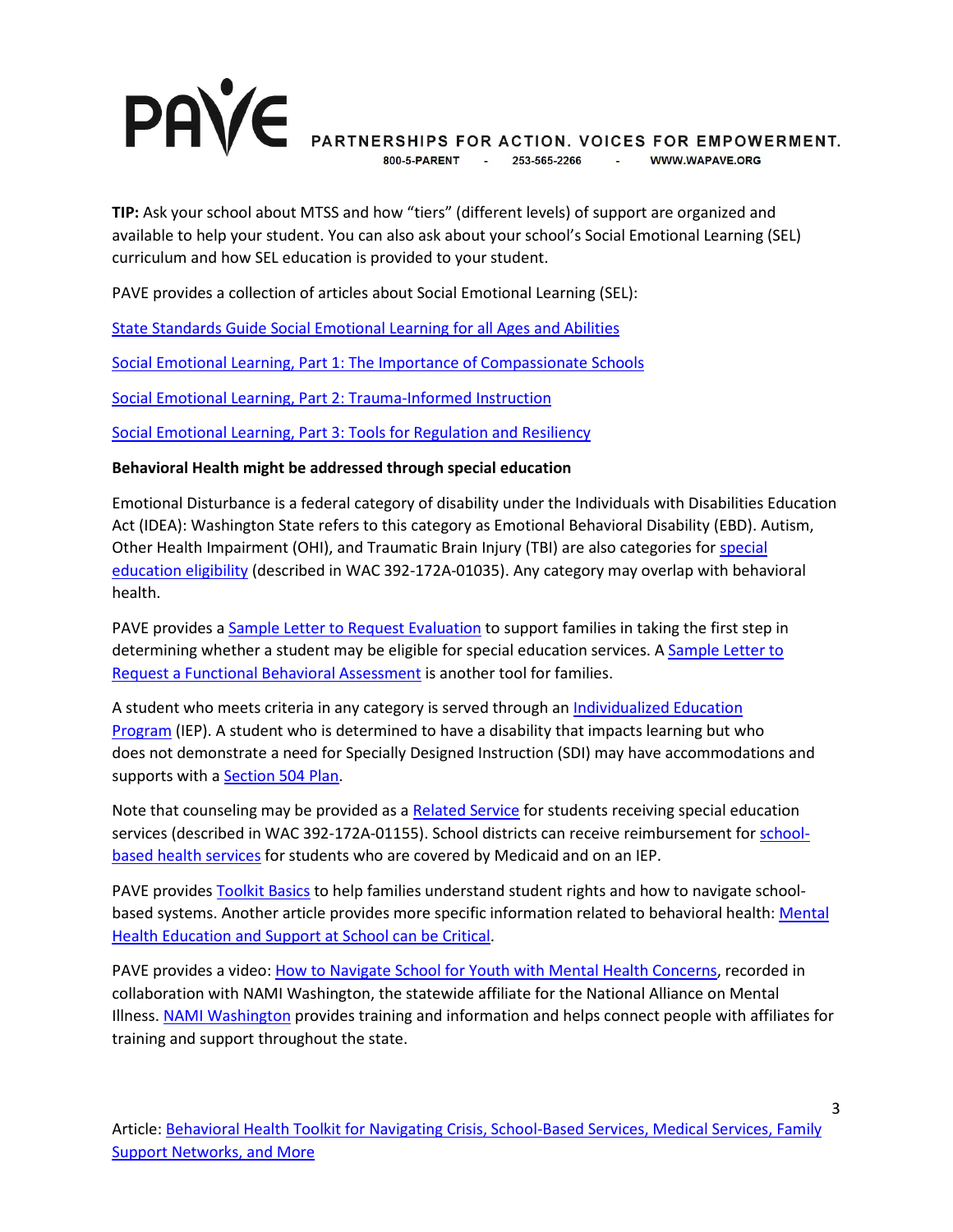# **PAVE**

PARTNERSHIPS FOR ACTION. VOICES FOR EMPOWERMENT.

253-565-2266 **Service** WWW.WAPAVE.ORG

#### **How to seek medical services for children and youth in Washington State**

Seattle Children's Hospital has a behavioral health [referral helpline.](https://www.seattlechildrens.org/healthcare-professionals/access-services/partnership-access-line/washingtons-mental-health-referral-service-children-teens/) Families can call 833-303-5437, Monday-Friday, 8-5, to connect with a referral specialist. The service is free for families statewide and provides information regardless of the child's insurance coverage.

Wraparound with Intensive Services (WISe) is the most intensive outpatient program available for children and youth eligible for Apple Health. Here's a link to PAVE's article: [WISe Provides Team-Based](https://wapave.org/wise-provides-team-based-services-for-washington-youth-with-severe-behavioral-health-disorders/)  [Services for Washington Youth with Severe Behavioral Health Disorders.](https://wapave.org/wise-provides-team-based-services-for-washington-youth-with-severe-behavioral-health-disorders/)

For children on Apple Health who need residential services, the state's option is the Children's Long-Term Inpatient Program (CLIP). PAVE provides an article with more information: [Children's Long-Term](https://wapave.org/childrens-long-term-inpatient-program-clip-provides-residential-psychiatric-treatment/)  [Inpatient Program \(CLIP\) Provides Residential Psychiatric Treatment.](https://wapave.org/childrens-long-term-inpatient-program-clip-provides-residential-psychiatric-treatment/)

If a person ages 15-40 is newly experiencing psychosis, Washington offers a wraparound-style program called [New Journeys.](https://www.newjourneyswashington.org/) This website link includes access to a referral form.

Families who want to better understand how to communicate with a loved one experiencing psychosis can seek resources from the [University of Washington Spirit Lab,](https://uwspiritlab.org/) which operates a Psychosis REACH program to train families in using Cognitive Behavioral Therapy (CBT) to work with their loved one with a mental illness condition that includes delusions and hallucinations.

### Family Initiated Treatment

In Washington State, the age for medical consent is 13. Sometimes getting a young person 13-17 into behavioral health treatment includes barriers related to the youth's inability to see their illness or understand their need for care. Family Initiated Treatment (FIT) is an option in some circumstance. PAVE's article provides more information about FIT and the law that authorizes it: [Adolescent Health](https://wapave.org/adolescent-health-care-act-provides-options-for-families-seeking-mental-health-and-substance-use-help-for-young-people-resistant-to-treatment-2/)  [Care Act Provides Options for Families Seeking Mental Health and Substance Use Help for Young People](https://wapave.org/adolescent-health-care-act-provides-options-for-families-seeking-mental-health-and-substance-use-help-for-young-people-resistant-to-treatment-2/)  [Resistant to Treatment.](https://wapave.org/adolescent-health-care-act-provides-options-for-families-seeking-mental-health-and-substance-use-help-for-young-people-resistant-to-treatment-2/)

Federal parity laws require insurers to provide coverage for behavioral health services that are equitable to coverage for physical health conditions. The National Health Law Program [\(NHLP\)](https://healthlaw.org/about/) provides information and advocacy related to behavioral healthcare access and offers handouts to help families know what to expect from their insurance coverage and what to do if they suspect a parity law violation:

Handout about parity for people with private insurance

Handout about parity for people with public insurance (Medicaid)

Families with private health insurance who believe their provider has violated parity laws related to behavioral health services can file complaints with the [Office of the Insurance Commissioner](https://www.insurance.wa.gov/) or call the Consumer Hotline: 800-562-6900.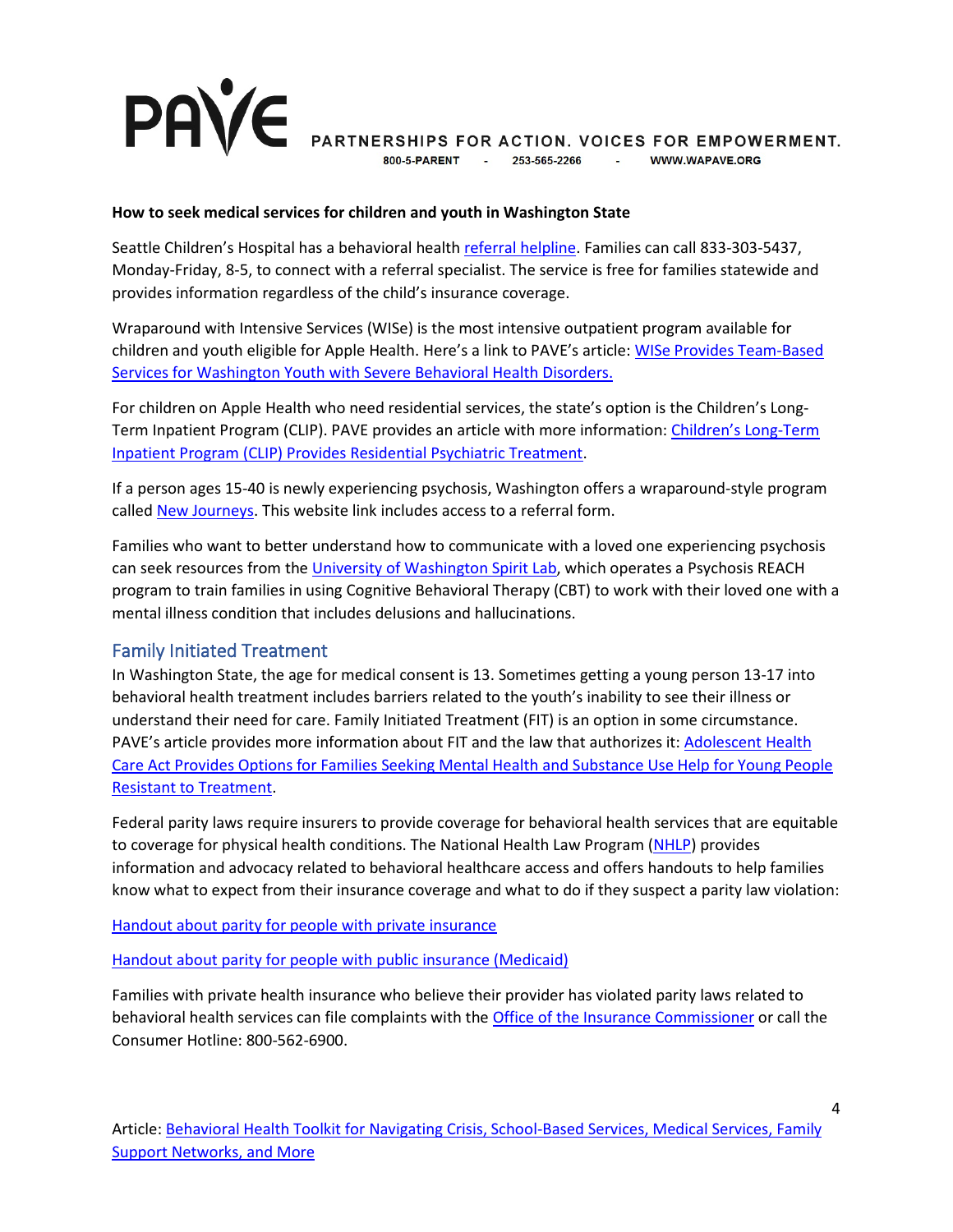# **PAVE**

PARTNERSHIPS FOR ACTION. VOICES FOR EMPOWERMENT.

800-5-PARENT 253-565-2266 - WWW.WAPAVE.ORG

#### **Family Support**

PAVE's [article about WISe](https://wapave.org/wise-provides-team-based-services-for-washington-youth-with-severe-behavioral-health-disorders/) includes a section for History, Advocacy, and Family Support. In addition to PAVE, here are some family-serving agencies:

[Family, Youth, and System Partner Round Table](https://wapave.org/families-and-youth-have-a-voice-on-mental-health-matters-through-fysprt/) (FYSPRT). Regional groups are a hub for family networking and emotional support. Some have distinct groups for young people.

[Washington State Community Connectors](https://wsccsupport.org/) (WSCC). WSCC sponsors an annual family training weekend, manages an SUD Family Navigator training, and offers ways for families to share their experiences and support one another. With passage of [HB 1800](https://app.leg.wa.gov/billsummary?BillNumber=1800&Year=2021&Initiative=false) in 2022, WSCC is working with the Health Care Authority to build a statewide website (Parent Portal) to help families navigate behavioral health services.

[COPE \(Center of Parent Excellence\)](https://www.hca.wa.gov/about-hca/behavioral-health-recovery/center-parent-excellence-cope-project) offers support group meetings and direct help from lead parent support specialists as part of a statewide program called A Common Voice.

[Healthy Minds Healthy Futures](https://www.facebook.com/groups/353084468424745) is an informal network on Facebook. Advocates in the group initiated work to build the Parent Portal that WSCC (see above) is now working on with the Health Care Authority and other invested stakeholders.

#### **System work is underway**

In 2022, the state passed [HB 1890](https://app.leg.wa.gov/billsummary?BillNumber=1890&Year=2022) to create a strategic plan for addressing the behavioral health needs of children, youth transitioning to adulthood, and their caregivers. That work is managed by the Children and Youth Behavioral Health Work Group [\(CYBHWG\)](https://www.hca.wa.gov/about-hca/behavioral-health-recovery/children-and-youth-behavioral-health-work-group-cybhwg), created in 2016 by the Legislature [\(HB 2439\).](https://app.leg.wa.gov/billsummary?BillNumber=2439&Year=2015) The CYBHWG welcomes family engagement in its activities and meetings. CYBHWG supports several advisory groups, including one for Student Behavioral Health and Suicide Prevention. [Meeting schedules](https://www.hca.wa.gov/about-hca/behavioral-health-recovery/meetings) and reports are posted on the Health Care Authority (HCA) website. Public comment is included at every public meeting.

#### **The needs are now**

When a child or youth is struggling with a behavioral health condition, the available options don't always meet the needs. Washington State's 2021 [Healthy Youth Survey](https://www.k12.wa.us/student-success/health-safety/healthy-youth-survey) shows that seven out of ten students in tenth grade report feeling nervous, anxious, on edge, or cannot stop worrying. Eight percent report they tried suicide within the past year. According to the Centers for Disease Control and Prevention [\(CDC\)](https://www.cdc.gov/childrensmentalhealth/data.html#:%7E:text=Among%20children%20aged%203%2D17%20years%2C%20in%202016%3A,%25)%20with%20depression%20received%20treatment.&text=6%20in%2010%20children%20(59.3%25)%20with%20anxiety%20received%20treatment.&text=More%20than%205%20in%2010,with%20behavior%20disorders%20received%20treatment.), only about half of young people who need behavioral health services get them.

Data from the state's Healthy Youth Survey show that students with disabilities struggle more than most. Also over-represented among students who say their mental health is a struggle are girls, students from lower income households, and students whose gender or sexuality is non-binary. Non-binary refers to more than two things; it's a term often used when discussing people who identify as Lesbian, Gay, Bisexual, Transgender, Queer, or questioning (LGBTQ+). LGBTQ+ youth can seek crisis help and more from [The Trevor Project.](https://lnks.gd/l/eyJhbGciOiJIUzI1NiJ9.eyJidWxsZXRpbl9saW5rX2lkIjoxMDQsInVyaSI6ImJwMjpjbGljayIsImJ1bGxldGluX2lkIjoiMjAyMjAzMjIuNTUyODM1ODEiLCJ1cmwiOiJodHRwczovL3d3dy50aGV0cmV2b3Jwcm9qZWN0Lm9yZy8ifQ.pU29Gr0peeNEjSiqD1cZC8EoSWRCHjHHIbfhqwwmjn4/s/836297900/br/128484151031-l)